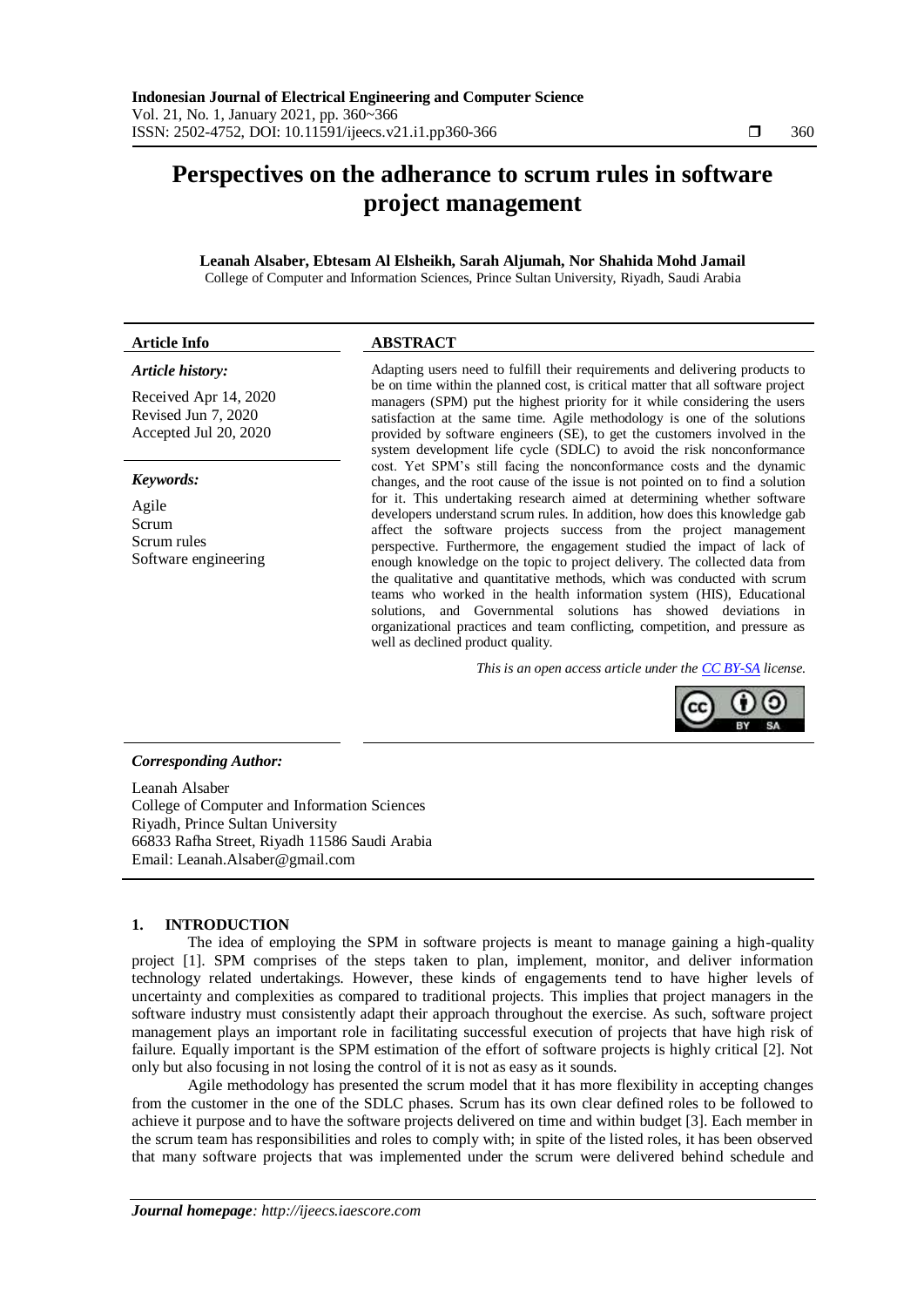361

above budget. The research seeks to study the perspectives on the adherence to scrum rules in SPM in the software development industry perspectives, the appropriate use of scrum in implementing agile principles in projects, and wither it is followed correctly or no. In addition, it could be said that to avoid the software project failure, it is better to consider evaluating and estimating the software reliability at the beginning of any SDLC for a software [4].

Scrum emerges as the most widely used agile model in software development projects. Its aim to develop better softwares in timely manner within less budget [5]. Moreover, most companies vary the scrum methodology to some extent [6, 7]. The research will focus on proving the following hypothesis:

H1: Most developers who use scrum claim they know the rules but they do not.

H2: The lack of awareness of scrum rules leads to software project management issues such as delivery over budget and behind schedule as well as dissatisfaction within the team.

The document includes a literature review section presenting the state of literature on agile development techniques. To answer the research question, a study conducted observations, interviews, and administered an industry-wide questionnaire

# **2. LITERATURE REVIEW**

In this section discussed 4 types of approach in software development process. They are Agile approach, Extreme Programming (XP) approach, Kanban and Scrum.

#### **2.1. Agile**

The agile approach to project execution relies on an iterative process through which requirements and solutions progress through concerted engagement between stakeholders. The methodology achieves success by facilitating autonomous and cross-functional teams. Moreover, it builds on the importance of change and continued fragmentation of projects for enhanced performance, and quality. As part of the 12 principles, the approach calls for simplicity, continuous collaboration, frequent delivery of working software and having a highly motivated team. Project managers can use different methods of implementing agile ideologies. The subsequent discussion will examine extreme programming (XP), Kanban, and scrum [8, 9].

# **2.2. Extreme Programming (XP)**

The extreme programming approach to agile principles calls for the use of user stories drawn from customer requirements. Here, during project execution developers compose user stories on cards as a means of defining the system's functional requirements. The method also supports practices such as test-driven development, which requires developers to pre-conceive ideas about a feature before actual coding. TDD also proposes small iterations that incrementally develop software while eliminating the need for detailed design at the start of the project [10, 11]. In doing so, the framework enhances flexibility and reiterates the importance of self-organizing teams that work at a sustainable pace [12].

#### **2.3. Kanban**

Kanban avails an easy methodology for enhancing team collaboration leading to the delivery of high-quality information technology projects to clients. Constant improvements to products and supporting infrastructure emerge as the focus of the approach. In terms of workflow, Kanban also proposes breaking down of complex team activities into smaller steps that ease validation. Kanban focuses on what should be done and when it should be done by prioritization of tasks, delivery timeline, and workflow [13]. Kanban eliminates waste of time, developers do not write more than they can test, they do not write specification more than they can code [14, 15]. The philosophy also relies extensively on the visualization of workflow as a tool for quick identification and resolution of issues. Kanban also limits the amount of work in progress to match the pace of the slowest step. This works to enhance teamwork while reducing the overall impact of changes [16].

#### **2.4. Scrum**

Lastly, scrum also provides a framework for effective information technology project execution relying on the time box philosophy. Here, as shown in Figure 1, the approach proposes timed iterations or sprints that dictate the features that a project team will complete. At the start of a project, the team creates a product backlog that lists all the required features in order of importance. During each sprint, the team selects features to complete from this list during a planning meeting before beginning on the work. The sprint backlog cannot change during execution. Core roles for scrum include the development team, stakeholders, scrum master, managers, and product owner [17-19]. Team members also meet daily in short 15-minute scrums where they update one another on current progress [20]. During the scrum, questions like what you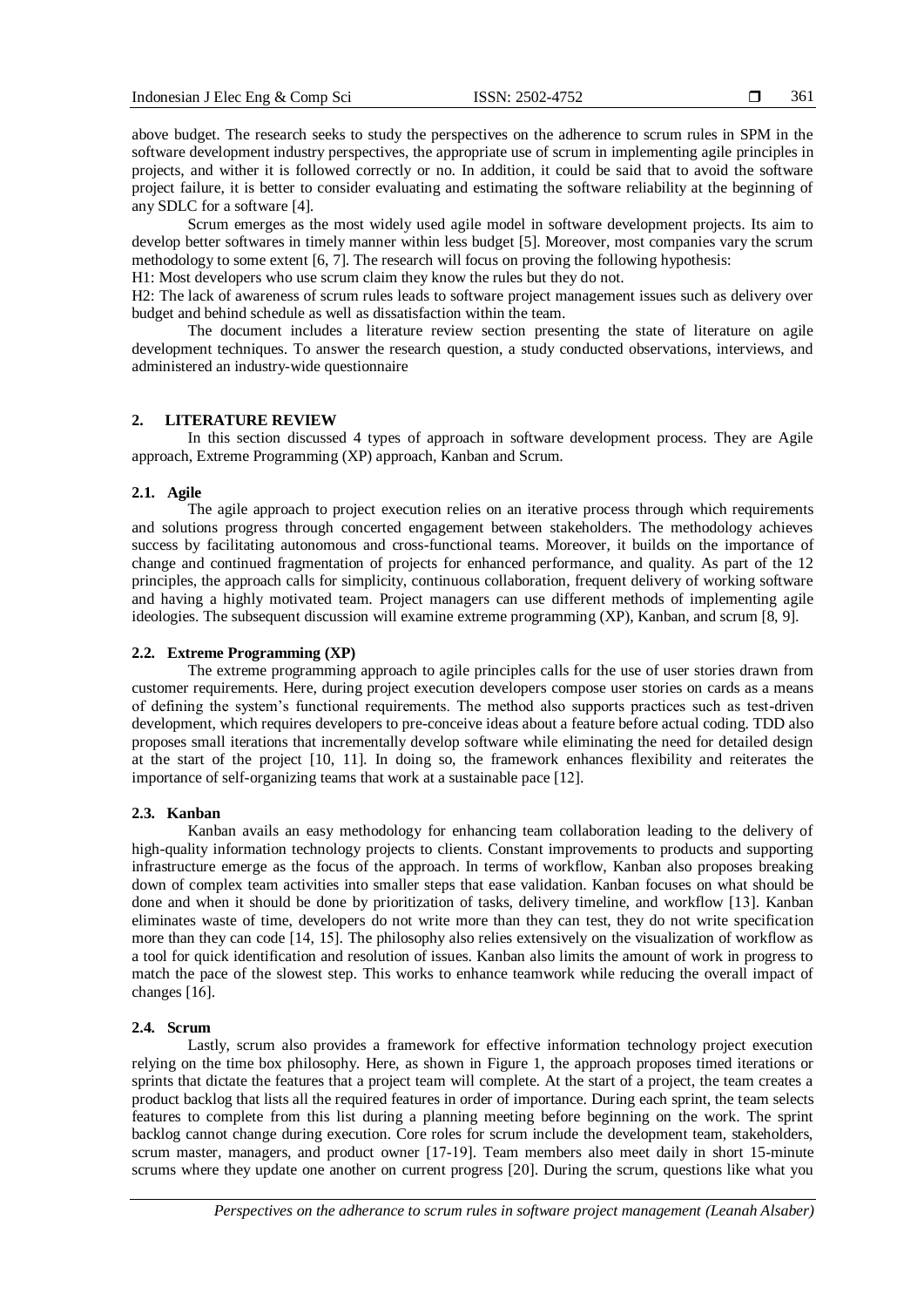362

have done yesterday, what are you doing today, and is there any blocks [21]. After finishing the sprint, the team presents the product and seeks feedback for improvement in the next cycle [22, 23].



Figure 1. Graphical representation of the scrum framework

# **3. RESEARCH METHODOLOGY**

As the customer opinion of a product is important to have in order to lead for their satisfaction [24]. This study employed mixed methods research to collect quantitative and qualitative data on the challenges arising from poor understanding of the basic scrum rules among scrum musters, product owners, and developers. The research also a deductive adopted because the researcher established the hypothesis beforehand. Firstly, starting with the observation methodology as the fundamental method for elicitation to collect data by observing the scrum team while working on the projects, and how the process is affected by their behavior. Secondly, after the collected data from the previous method, an interview is conducted with scrum teams who where involved in the observed working process. Lastly, an online questionnaire was distributed among all stakeholders who are directly or indirectly affected by scrum projects.

# **3.1. Observation**

The researcher observed teams working at two established organizations working in the IT field. One of the organizations conducted projects for HIS solutions whereas the other provided solutions to the government. The observation happened for a period of two months with the researcher focusing on the work process, team engagement and level of communication at each establishment. Here, the study examined how the sprints worked throughout the life cycle. Through observation, the researcher also collected data on the organization-specific factors that affect the scrum process. Due to access, observation accords to research phenomena, the data collected is reliable. The names of the two companies will remain anonymous.

### **3.2. Interview**

The conducted interviews with the team members involved in the project in which this process is focusing on pulling out the information and the team opinion of how they actually work on scrum [25]. The role for the team members was between developers, quality assurance engineers, project managers, team leaders, and more who could be part of the team who works in scrum. Moreover, the interview extended to reached scrum teams who do work in educational solutions; to see wither they have the same issues as the HIS and governmental solutions team who had the observation being conducted on. At this point, the study had already established some findings from the preceding stage. Based on these outcomes, the researcher used interviews to determine personal opinions on the process followed as well as prevailing issues. This method allowed the collection of a wide range of information from diverse perspectives that enhanced the quality of the observations.

### **3.3. Questionnaire**

The study administered questionnaire that collected data from numerous companies - not just who placed under observation. The actual data collection tool comprised of 31 closed ended questions, which has been placed in Survey Monkey website and was distributed using social media platforms as LinkedIn, Twitter, and WhatsApp. To eliminate bias, the researcher carefully ordered the questions in a manner that hid its true intention from the participants. This hid the important questions leading to increased honesty in the responses received from the participants.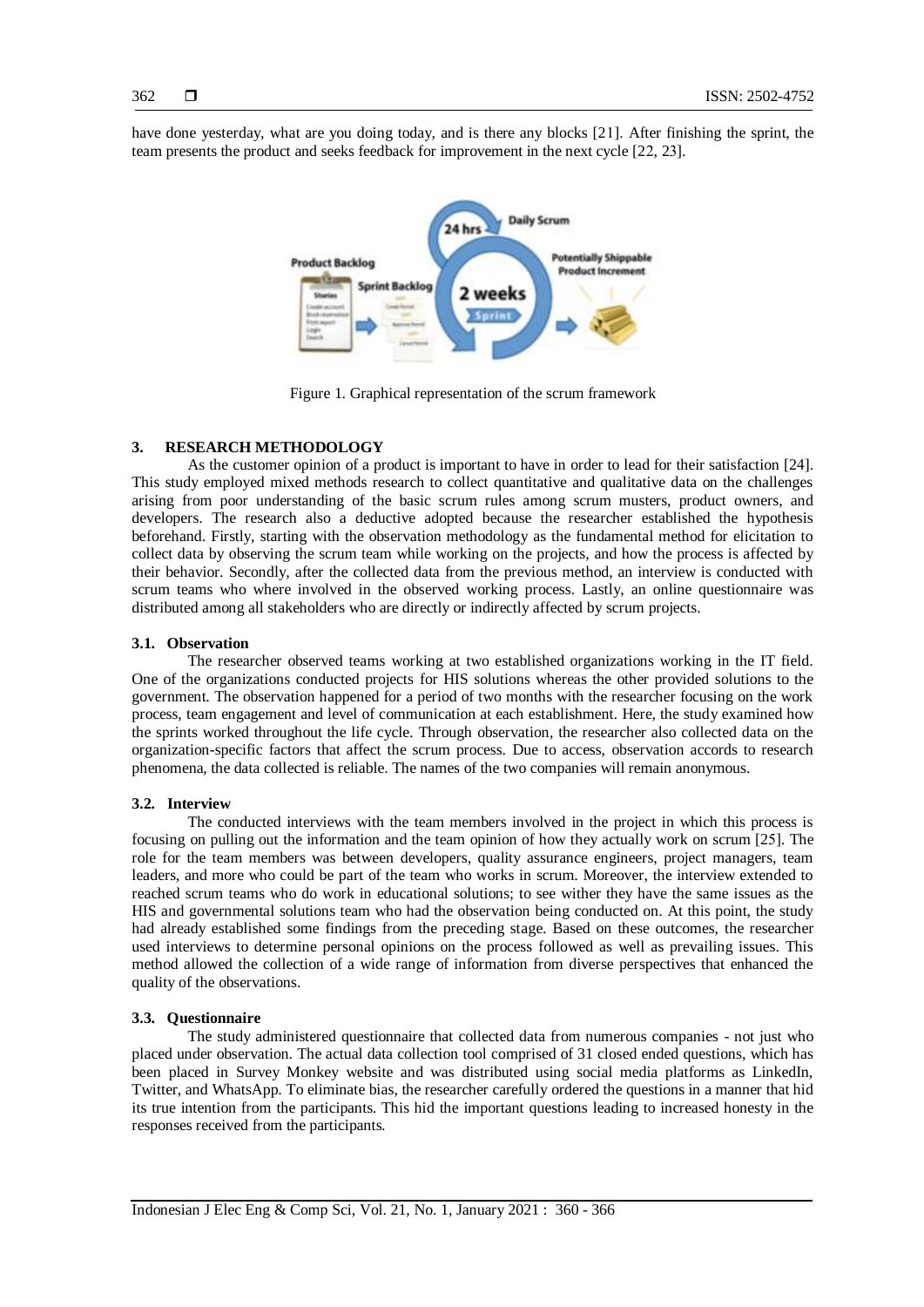#### **4. RESULTS AND DISCUSSION**

The findings from the questionnaire provided excellent insight into the extent to which organizations follow scrum rules during projects. The findings reveal a variation in approach among organization based on the workflow processes reported. For instance, 33.33% of respondents indicated that planned sprints usually take 1 to 2 weeks to complete. In contrast, 66.67% of workplaces used 3 weeks or more. On the other hand, from the 66.67 there is 16.67% planned their sprint to be more that 6 weeks. This is considered as a huge release for one sprint that could be divided into two sprints to avoid big changes from the product owners, unless if they actually keep implementing the changes while the sprint is active. This implies there is a misunderstanding of changing rules for the sprint backlog as shown in Figure 2.

Moreover, 43.33% of participants work on one sprint at a time whereas 56.66% work on two or more at the same time. 30% of those interviewed also reported not checking user stories from previous sprints while working on subsequent sprints. This is referring to abusing the changing process without checking its effectiveness on the current active work. 73.33% of workplaces do accept changes when the sprint has started as shown in Figure 3. Here, 43.33% indicated that changes happen more than 3 times during each iteration with 50% of organizations implementing the change during the working sprint.



Figure 2. Distribution of responses on how many weeks sprints take



Figure 3. Frequency of change acceptance after the sprint has started

In terms of change control, 50% of firms did not have a board tasked with evaluating and approving proposed variations. This could explain the high number of product owners (83.33%) making changes to the current sprints. Furthermore, this happened by product owners without direction of wither these changes are critical to have or it should be postponed for later sprints. Moreover, 73.33% of firms also change the priority

*Perspectives on the adherance to scrum rules in software project management (Leanah Alsaber)*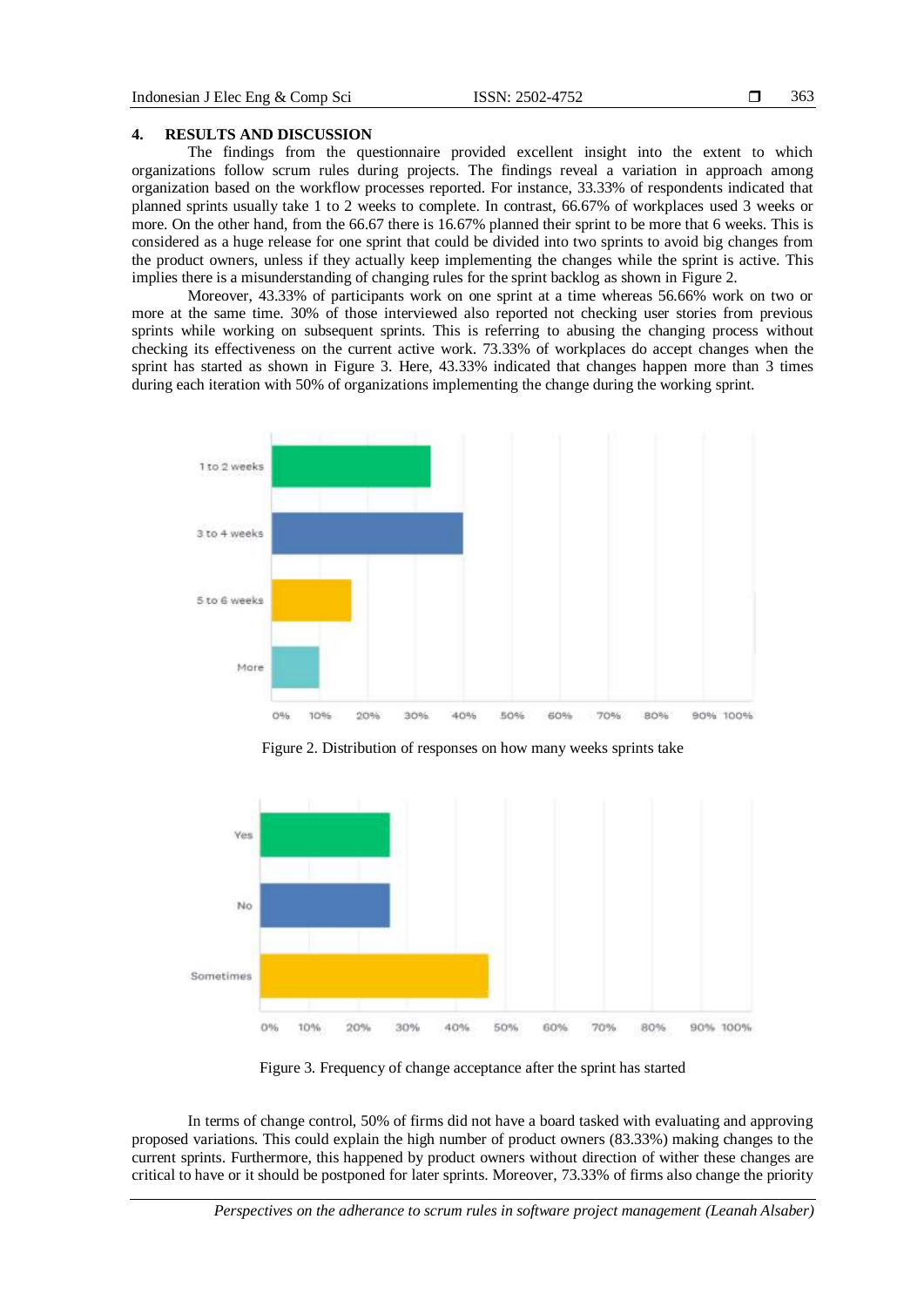of requirements when the sprint starts. On the other side, 46.67% do not write a user story for each task as required under the scrum framework. Of the participants surveyed, 73.34% reported not differentiating between the product backlog and the sprint backlog in the project as shown in Figure 4. Again, this implies how scrum team does not follow scrum roles in order to lead software project toward success.

Another result, 46.6% of teams do not have daily meeting to discuss project progress as required under the framework. Here, teams reported varying meeting frequencies for discussing project progress. A significant proportion actually (26.67%) reported not knowing whether scrum teams should have daily meetings. To further bolster this point, 73.33% asserted they did not know whether they follow scrum rules as shown in Figure 5.



Figure 4. Frequency of responses on whether respondents differentiate the product and sprint backlog



Figure 5. Response frequency on whether participants follow scrum rule

A further 60% indicated they did not have enough knowledge of scrum methodology to successfully apply to projects. Which is a critical matter to work in a process that a member do not understand what exactly should be done. Even besides not knowing, the cause of failure could be because the wrong followed process. Looking a team cohesion, a highest proportion of participants (55.17%) indicated they work in harmony with other team members. 46.67% and 60% also alluded to having clearly defined roles as well as sprint goals. 34.49% reported that the work environment at the organization does not support scrum.

Lastly, in relation to issues, 48.28% indicated that scrum created a high-pressure work environment. Other problems as shown in Figure 6 identified include:

- a) Extra pressure  $-62.07\%$
- b) Conflict with the team  $-31.03\%$
- c) Competition with the team  $-20.69\%$
- d) Different results from product owners' expectations 34.48%

Where scrum manifesto goes toward a happy ordered collaborative team.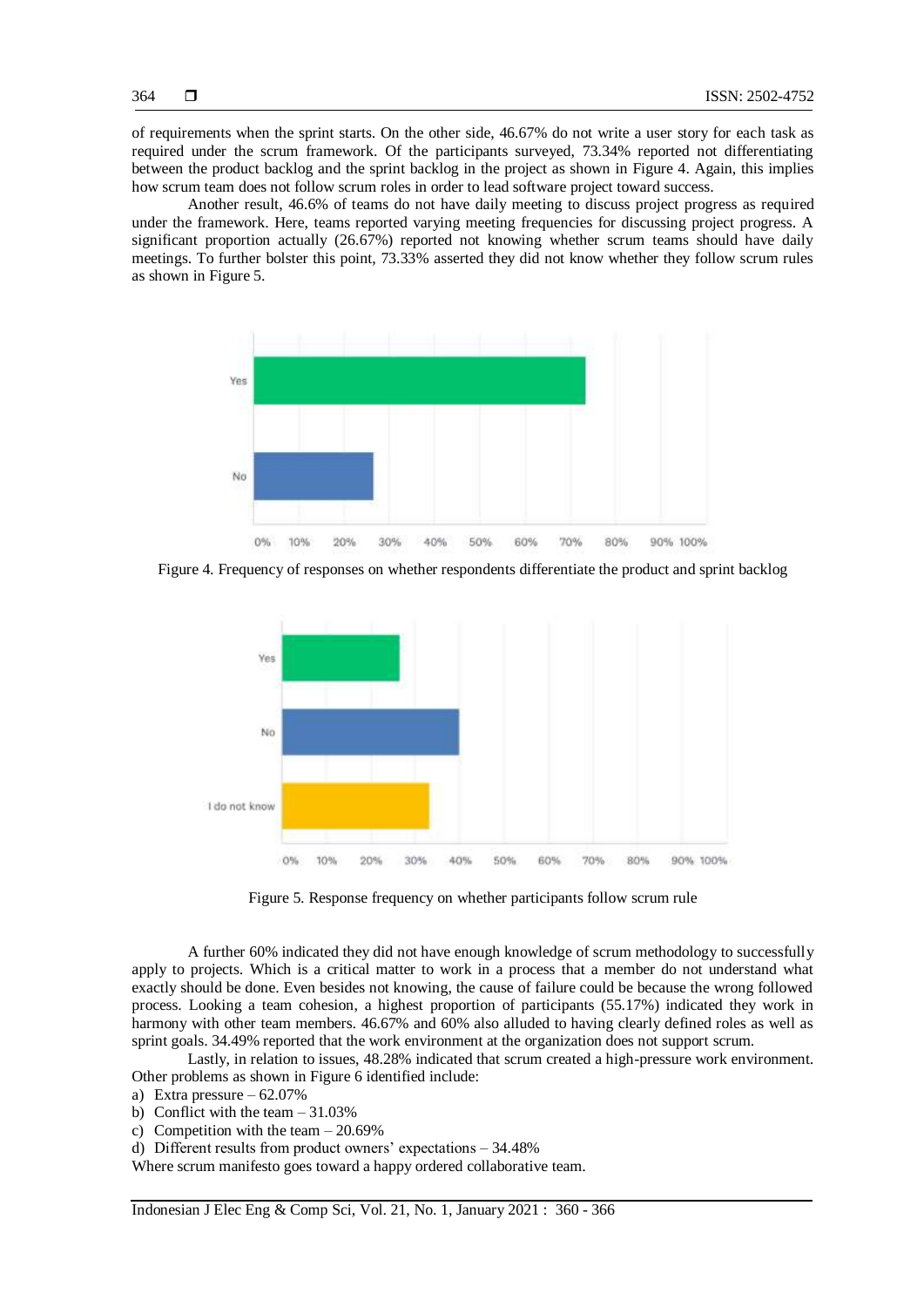

Figure 6. Response on issues faced in the scrum environment

The findings from the questionnaire answered the hypothesis posed in the introduction. First, the study had postulated that most scrum members who use scrum claim they know the rules but they do not. The results showed that only a minority of members claim to know scrum rules. Here, 26.67% reported knowing the rules as compared to 73.33% who indicated that they did not know. This lack of knowledge emerges in the lack of following standard procedure. For instance, the surveyed firms vary from best practices by:

- a) Holding sprints that go beyond the 4-week recommendation
- b) Working on more than one sprint at a time
- c) Not checking previous sprints when working on current user stories
- d) Accepting changes when a sprint has started
- e) Applying changes during a sprint
- f) Lack of a change control board during project execution
- g) Changing the priority of requirements after the start of a sprint
- h) Not differencing between the product backlog and print backlog
- i) Incomplete progress reports
- j) Lack of daily team meetings as recommended

In addition, the findings supported the second hypothesis stating that the lack of awareness of scrum rules leads to software project management issues such as delivery over budget and behind schedule as well as dissatisfaction within the team. Here, the study established that poor implementation led to conflict, competition, and pressure, continuous changing in requirements without any management, as well as unfulfilled product owner expectations. From a project management perspective these issues emerge due to poor communication among team members, poor leadership, changes in scope, and unplanned expenses due to poor change control. For instance, by not following scrum rules on weekly team meetings projects run the risk of communication breakdown. In turn, this could lead to mismatched team goals and objectives. Moreover, accepting changes after the start of a sprint introduces scope creep that could potentially increase the overall cost and duration of the project

# **5. CONCLUSION**

In conclusion, the agile approach to agile project execution provides an effective approach for project managers in the information technology sector to manage uncertainties. This study of the perspectives on the adherance to scrum Rules in SPM successfully examined software development industry perspectives on the appropriate use of scrum in applying agile principles in projects. In doing so, the collected data from the conducted methodologies as the observation, interviwe, and qestionnair revealed that a significant proportion of developers did not know scrum rules. Moreover, it showes that the organizations implemented various forms of the approach based on the diversity of the data collected. Some of the problems resulting from this predisposition include team conflict, competition, and pressure as well as declined product quality. Future research could address the reasons for the observed variations in organization practices. Eventullay, the presneted hypotheires have been proven by scrum team members and SPM from the collected data.